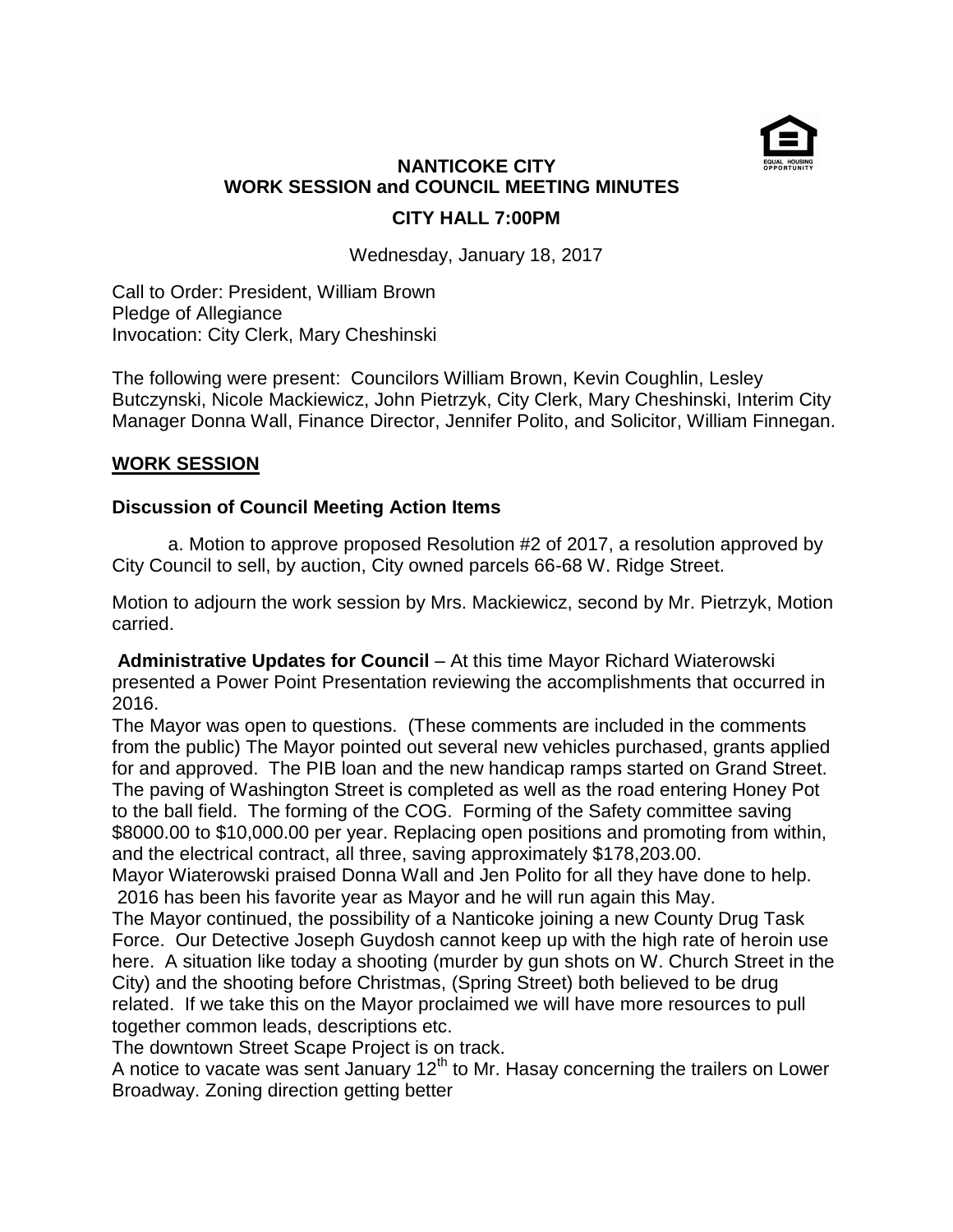**REGULAR MEETING** Comments from the Public (agenda items only) John Telencho questioned proposed Resolution #2, 2017 asking why we are selling this property and what about the other 75 City owned properties?

Bill Brown stated some properties were inherited from the defunct Redevelopment Authority. Solicitor Finnegan answered several reasons to sell, someone expresses an interest as with the West Ridge property. A development objective, Code changes, Donna has the list. Evaluations to have the property get back on the tax roll. Complicated but a prudent way to do it. Other properties as well may be auctioned.

### **OLD BUSINESS** (none)

# **NEW BUSINESS**

A motion to approve the January  $4<sup>th</sup>$  meeting minutes was made by Mrs. Mackiewicz, second by Mr. Pietrzyk, motion carried. Councilor Butczynski abstained. She was excused from the January  $4<sup>th</sup>$  meeting.

Ms. Butczynski made a motion to pay bills in the amount of \$313,772.20 (Payables \$203,260.55) (Payroll \$109,772.20) second by, Mr. Coughlin, motion carried.

A motion was made by Mr. Pietrzyk, second by Mrs. Mackiewicz to approve **Resolution #2 of 2017**, City Council's approval to sell, by auction, city parcels 66-68 W. Ridge Street. Motion carried.

# **COMMENTS FROM THE PUBLIC**

John Telencho questioned Act 90. Solicitor Finnegan stated Donna and he will be meeting with Andy Kratz (zoning) and Jack Minsavage (code) on implementing Code Changes. The Solicitor announced an informal work session will be held before the regular City Council meeting February 1<sup>st</sup> at 6:00PM. Residents will have an opportunity to give their input on current ordinances and changes they feel are necessary.

In early Spring ordinances will be amended. Addressing Mr. Gianuzzi as far as feral cats or any animal ordinance it is not easy, he added.

Mr. J. Telencho and Joe John both questioned if City landlords can be held responsible in some way for drug busts, occurring on rentals. Possibility of taking the property. Solicitor Finnegan has seen, thru the DA office, forfeiture to take homes and cars. A legal mechanism is in place there.

Mr. Telencho asked what direct impact to Nanticoke if Retreat prison facility closes. The Mayor stated Newport is directly hit. Bill Brown added 26 employees of Nanticoke work at Retreat.

Mr. J Hudak stated Newport/Nanticoke are the only ones fighting for Retreat. Bill Brown replied at a recent meeting at LCCC showed others are concerned. The "Voice of Joe".